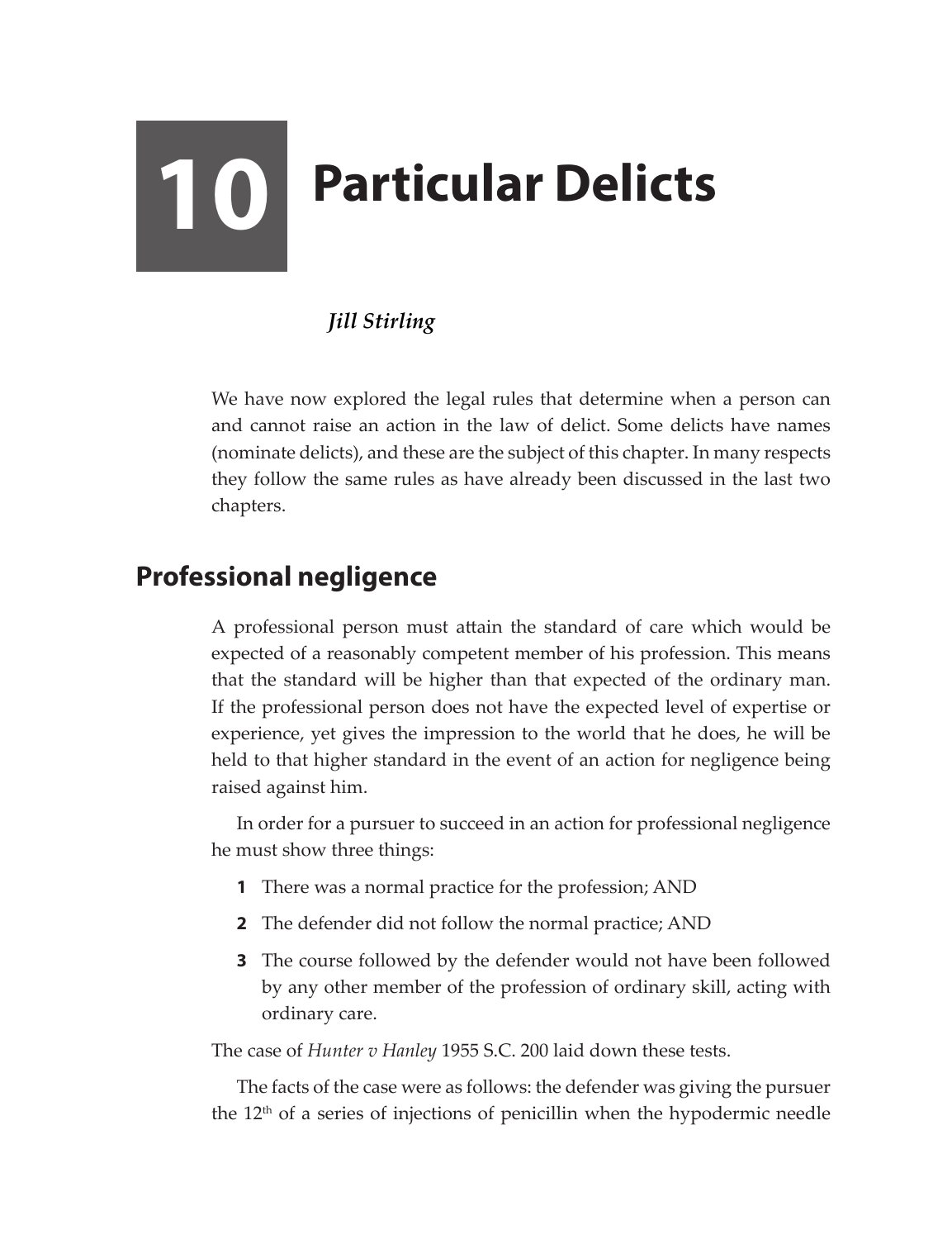snapped, causing injury to the pursuer. It was the pursuer's contention that the type of needle used was not strong enough, and that "any doctor possessing a fair and average knowledge of his profession would have known this."

In order to succeed, the pursuer must establish all three parts; failure to prove any one dooms the case.

# **Liability for the delicts of others**

The normal rule is that a person is liable for his own delicts and cannot usually be made liable for the delicts of others. There are exceptions:

**Joint and several liability**

This will arise where two or more people are responsible for the same delict (joint wrongdoers). In this situation, the pursuer can choose which of several defenders to sue, or the pursuer can sue them all. The court can apportion damages between the parties, according to liability, and defenders who have been successfully sued may be able to recover damages from the others. This statutory rule is found in s.3 of the Law Reform (Miscellaneous Provisions) (Scotland) Act 1940.

# **Vicarious liability**

In some, limited, circumstances, when one person commits a delict, liability can be imposed on someone who was not involved and is, therefore, not at fault. The actual perpetrator is jointly and severally liable with the person who is vicariously liable. (Vicarious means in place of another.) There are some public policy justifications for vicarious liability, as will be seen. While the party who is found liable vicariously for the delict of another person can pursue a remedy against that person, generally this does not happen, as often a claim can be made on insurance.

It is important to note that parents are not vicariously liable for the delicts of their children, but may be found to have exercised insufficient control over them, resulting in harm to others, and this can give rise to legal claims in the law of delict against the parents, whose liability is direct and not vicarious.